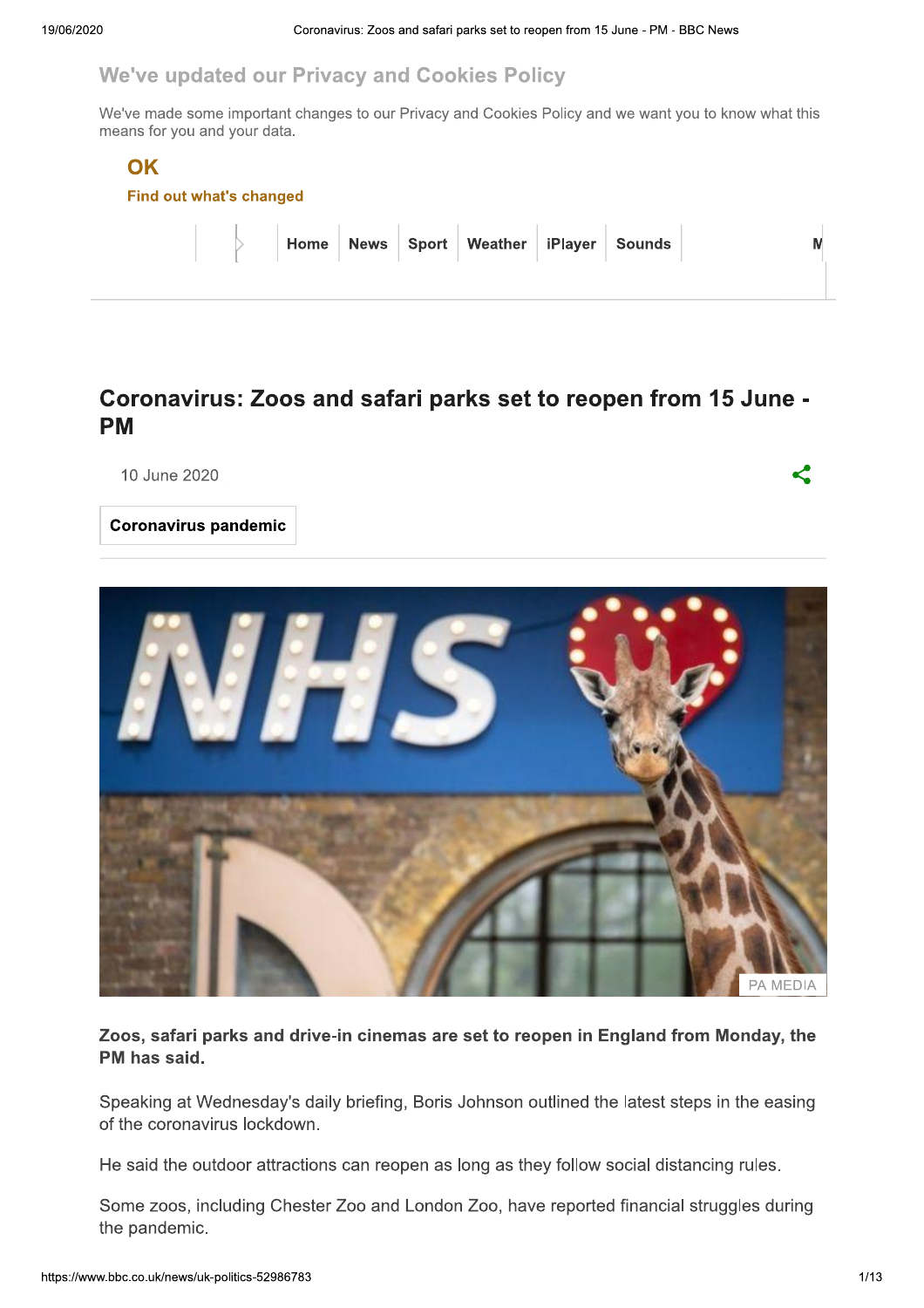A number of Tory MPs have been calling for zoos to reopen to ensure they survive the crisis.

The move will pave the way for zoos to reopen in England alongside non-essential shops, which can also open from 15 June.

- What will happen when zoos reopen?  $\blacksquare$
- "It is a worrying time to be running a zoo"  $\blacksquare$
- **E** London Zoo faces 'perilous future'
- Zoo remains 'on a knife edge' despite support

But Mr Johnson faced criticism from the Labour leader at Prime Minister's Questions, after the plan for the reopening of all primary schools in England by the summer was ditched by the government.

Sir Keir Starmer said the government's plan for getting children back to school in England was "in tatters", blaming the situation on a lack of leadership from Mr Johnson.

He called for a "national taskforce" to be set up, to find a way forward.

Mr Johnson said Sir Keir had previously said school reopenings were happening too quickly and accused him of trying to have it both ways.

# 'Schools catch up'

Asked by the BBC's Laura Kuenssberg at the daily briefing why children could go to the zoo but not school, the prime minister said he had wanted all children to return before the summer holidays but the "continued prevalence" of the disease meant it wasn't possible.

He said the government would be doing "a huge amount of catch up for pupils over the summer" and the education secretary would be setting out further details.

He defended the government's policy on reopening schools saying: "We're very much in line or slightly ahead of some other European countries."

The chair of the education select committee, Conservative MP Robert Halfon, has called on the PM to "set out a national plan on how we get schools opening again and a catch up programme for left-behind pupils whose life chances are being damaged by being off school for 40% of school year".

# 'Supported by science'

Earlier this week Chester Zoo - which has been closed since 21 March - said its future was "on a knife edge", despite a government pledge to provide financial support.

And last month London Zoo - closed since 20 March - said it faced an "uncertain future" without immediate support.

Speaking at the daily press conference, the prime minister said outdoor attractions where visitors remain in their cars can reopen because the risk of spreading the disease is lower outside.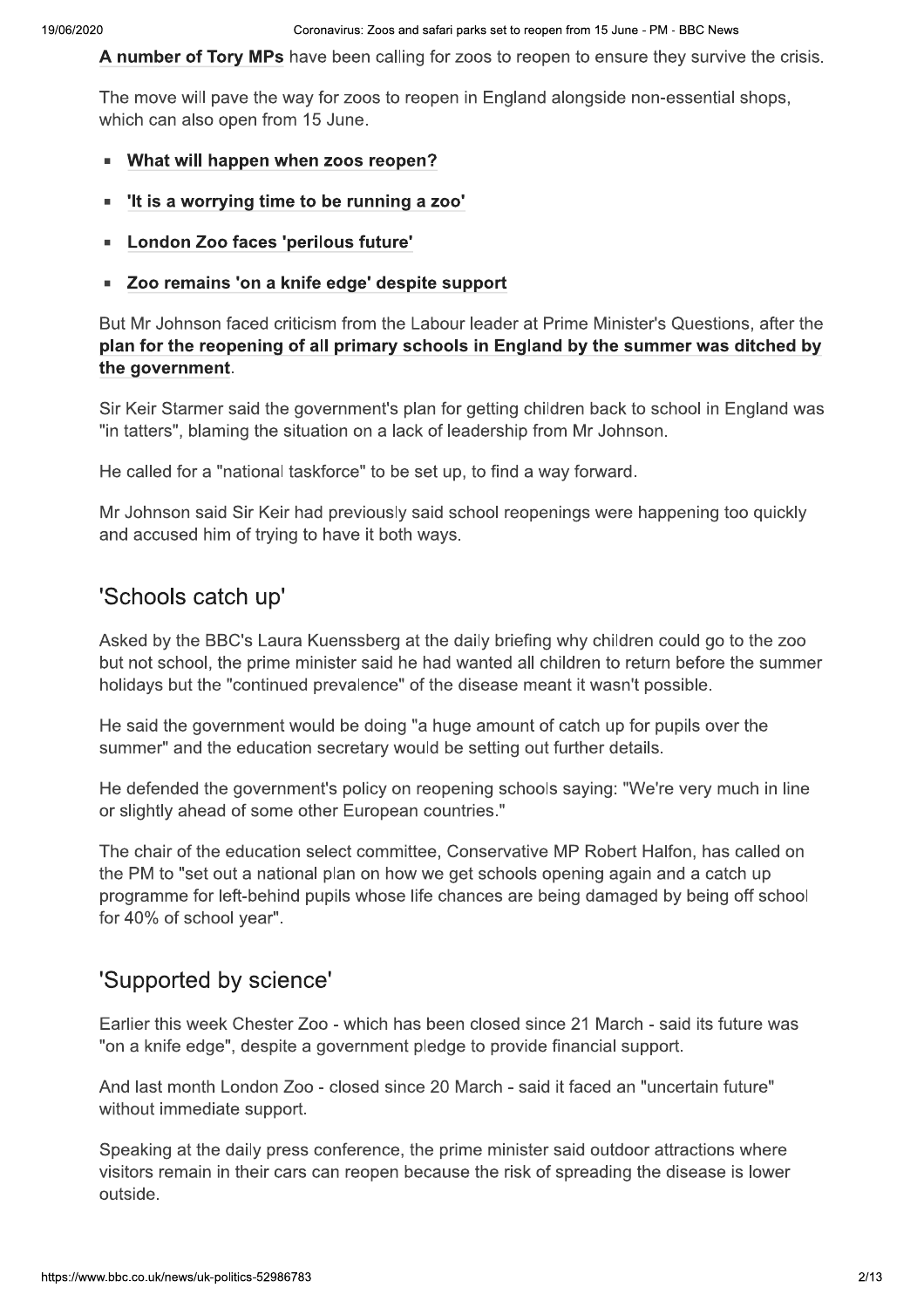Coronavirus: Zoos and safari parks set to reopen from 15 June - PM - BBC News

He said zoos would be able to reopen "provided visitor numbers are managed and safeguards are put in place - that includes keeping indoor places such as reptile houses closed".

Zoos must also ensure amenities including cafes are take-away only.



**Analysis By Nick Eardley** Political correspondent

Downing Street continues to emphasise that the UK government wants to move forward carefully in further easing the lockdown.

Wednesday's announcement on zoos reflects the belief the risk of transmission is lower outdoors and is based on social distancing rules being followed.

We also know non-essential shops in England and Northern Ireland will reopen in the coming days (though we don't know when this will happen in Scotland and Wales). Small parts of normal life are returning, even if they will likely feel quite different.

But while steps to reopen the economy are being taken, the slow progress on schools shows that coming out of lockdown is not always easy and not always in the hands of ministers.

The delay in getting primary school pupils back to classrooms in England is a reminder that practicalities - and in some cases public reluctance - are important too.

The government says it has already provided a  $£14m$  support fund for zoos.

They have also been eligible to apply for a "range of support schemes", including business rate relief, during the pandemic.

# More about coronavirus

- A SIMPLE GUIDE: How do I protect myself?
- IMPACT: What the virus does to the body
- RECOVERY: How long does it take?
- LOCKDOWN: How can we lift restrictions?
- ENDGAME: How do we get out of this mess?

Andrew Hall, spokesperson for Biaza - British and Irish Association for Zoos and Aquariums said he was "delighted" with the announcement, but added the sector was "not out of the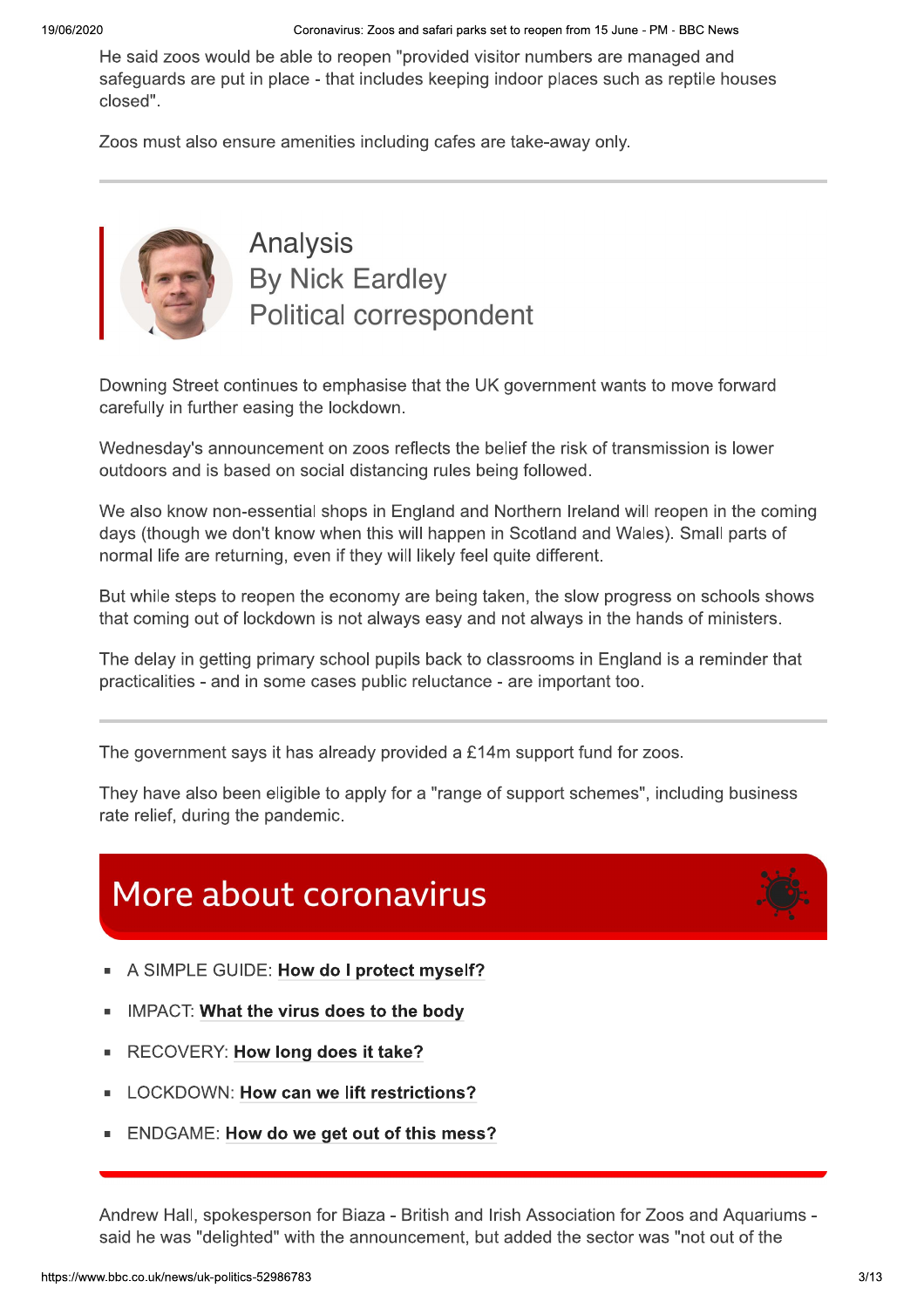woods".

"Aquariums are still closed, and zoos and safari parks have taken a real hit," he said.

"For some zoos, particularly those reliant on tourism, reopening isn't going to be financially viable for them."

He said the announcement was "not the full answer" and government support would still be required, especially with limited entry.

He added: "Zoos and aguariums in Wales, Scotland and Northern Ireland will still be facing significant challenges and we will be working hard to achieve positive outcomes in these nations."

#### **View comments**

| <b>Related Topics</b>       |                      |  |                                     |                               |  |
|-----------------------------|----------------------|--|-------------------------------------|-------------------------------|--|
| <b>Chester Zoo</b>          | <b>Boris Johnson</b> |  | <b>Chester</b>                      | Coronavirus lockdown measures |  |
| <b>Coronavirus pandemic</b> |                      |  | <b>Zoological Society of London</b> |                               |  |

# **Share this story About sharing**

# More on this story

Coronavirus lockdown: All shops can open on Monday in England 9 June 2020

Coronavirus: 'It is a worrying time to be running a zoo' 28 March 2020

Coronavirus: Chester Zoo 'on knife edge' as minister pledges support 8 June 2020

Coronavirus: London Zoo faces 'perilous future'

7 May 2020

**UK Politics**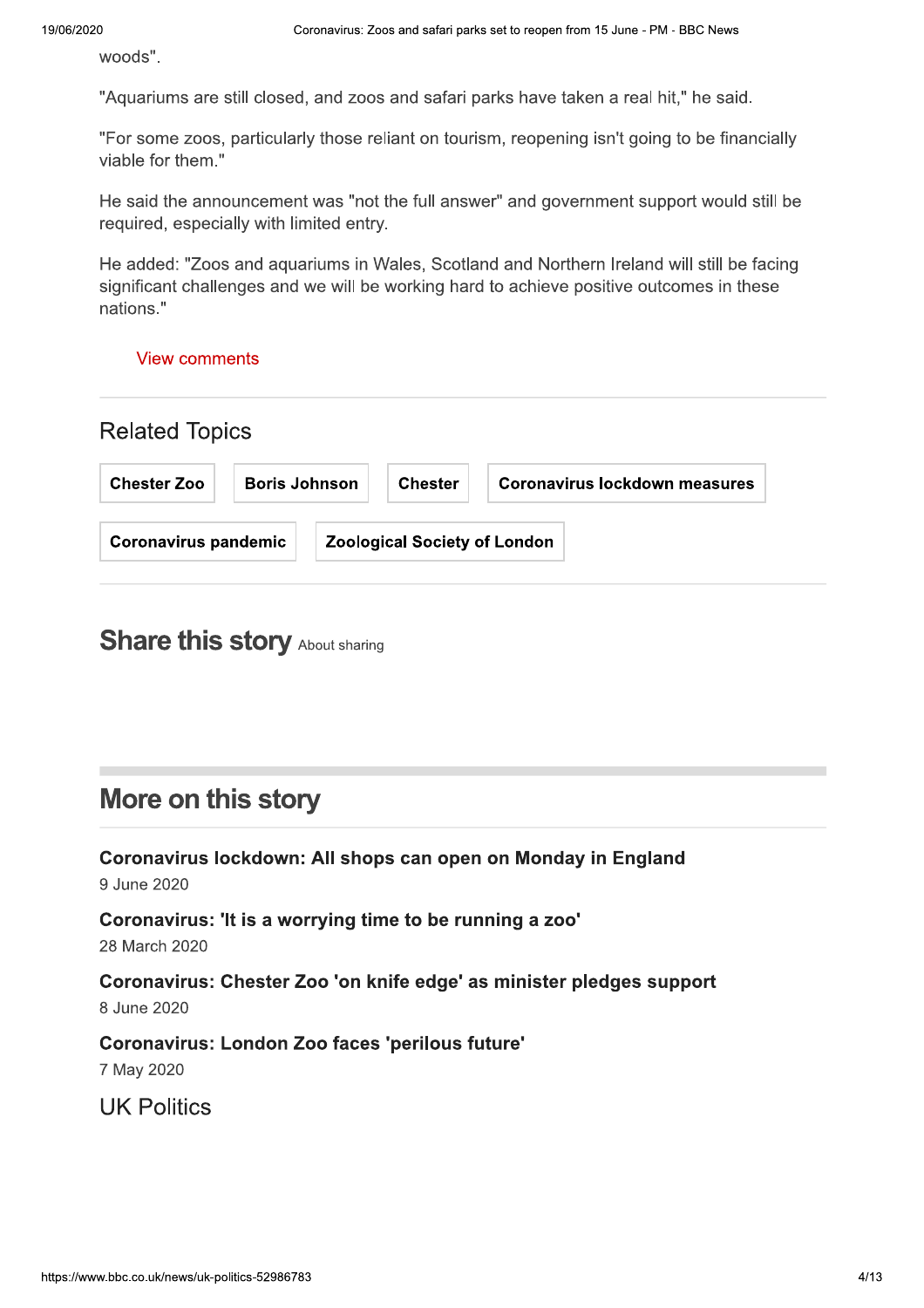#### **UK's Covid-19 alert level reduced**

19 June 2020 | UK

#### New leader not enough for victory - Labour report

19 June 2020 | UK Politics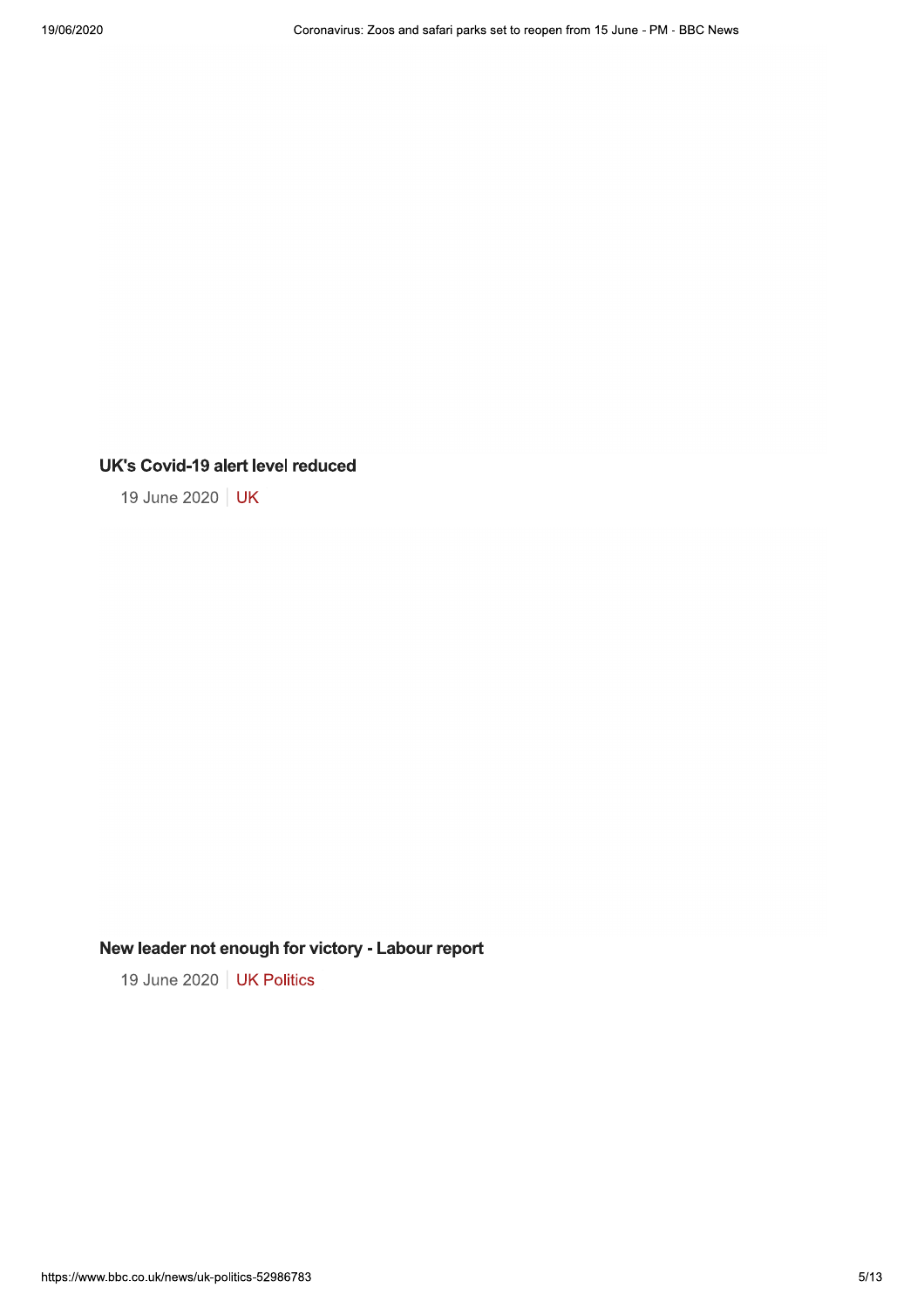#### Analysis: Labour's electoral mountain

18 June 2020 | UK Politics

### **Top Stories**

#### **UK's Covid-19 alert level reduced**

The virus is now "in general circulation" with a "gradual relaxation of restrictions" possible. 29 minutes ago

# UK debt now larger than size of whole economy

2 hours ago

#### £1bn catch-up tutoring fund for England's pupils

59 minutes ago

**Features**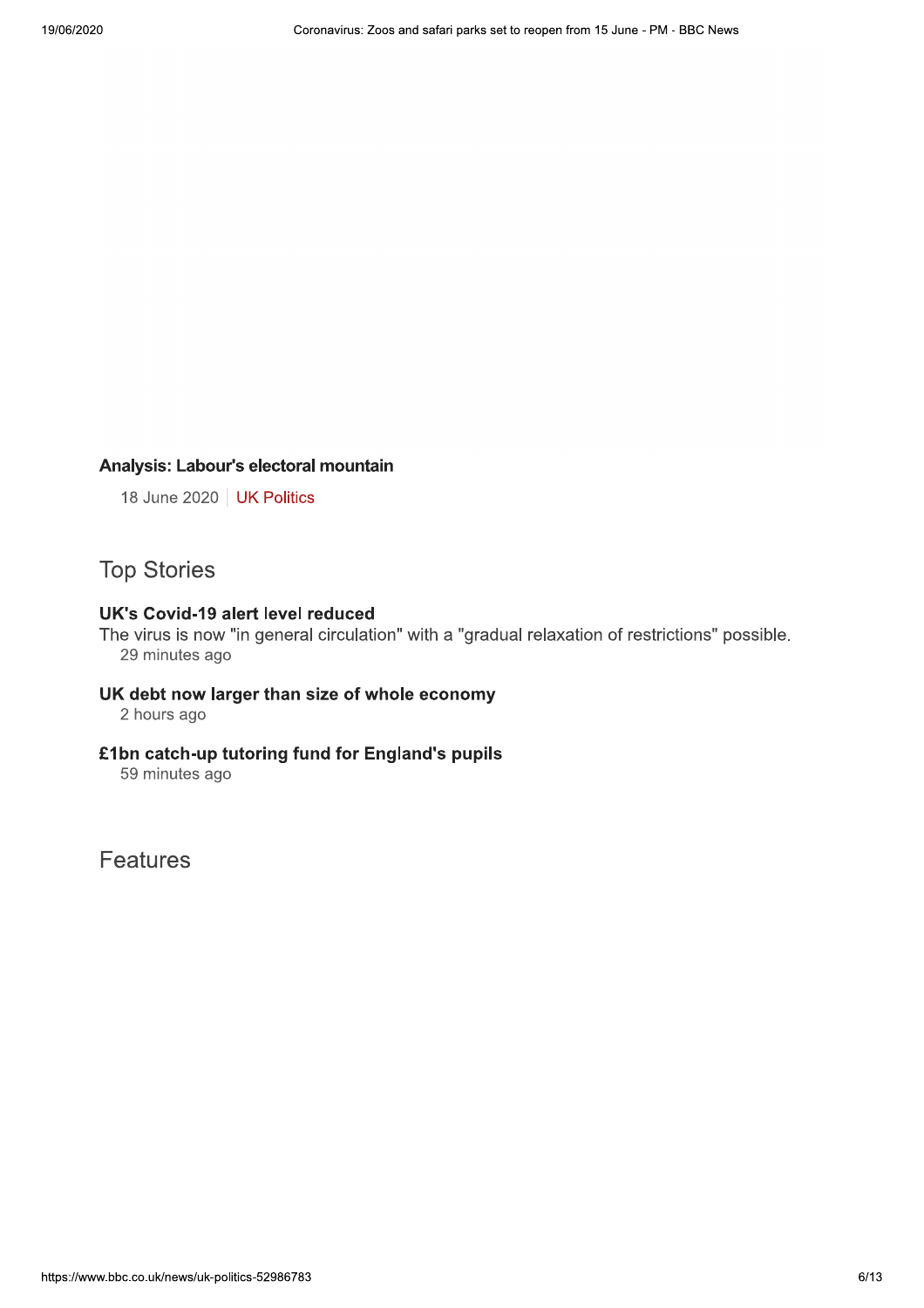

'Why did my brother die in police custody?'



Will you really have to wait until 2021 for a new bike?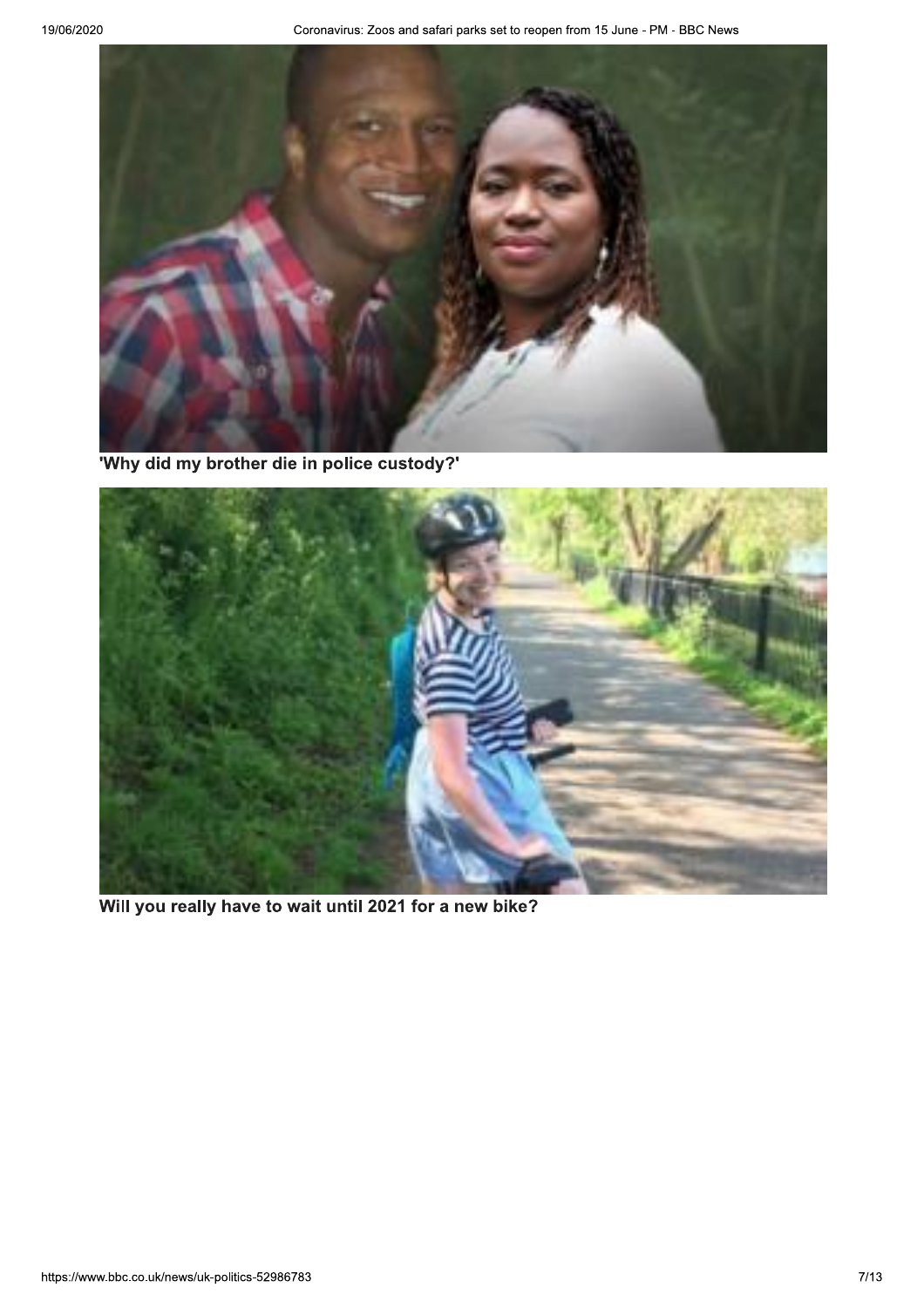

Return to the 'Wuhan of the West'



The day 'Black Wall Street' was burned down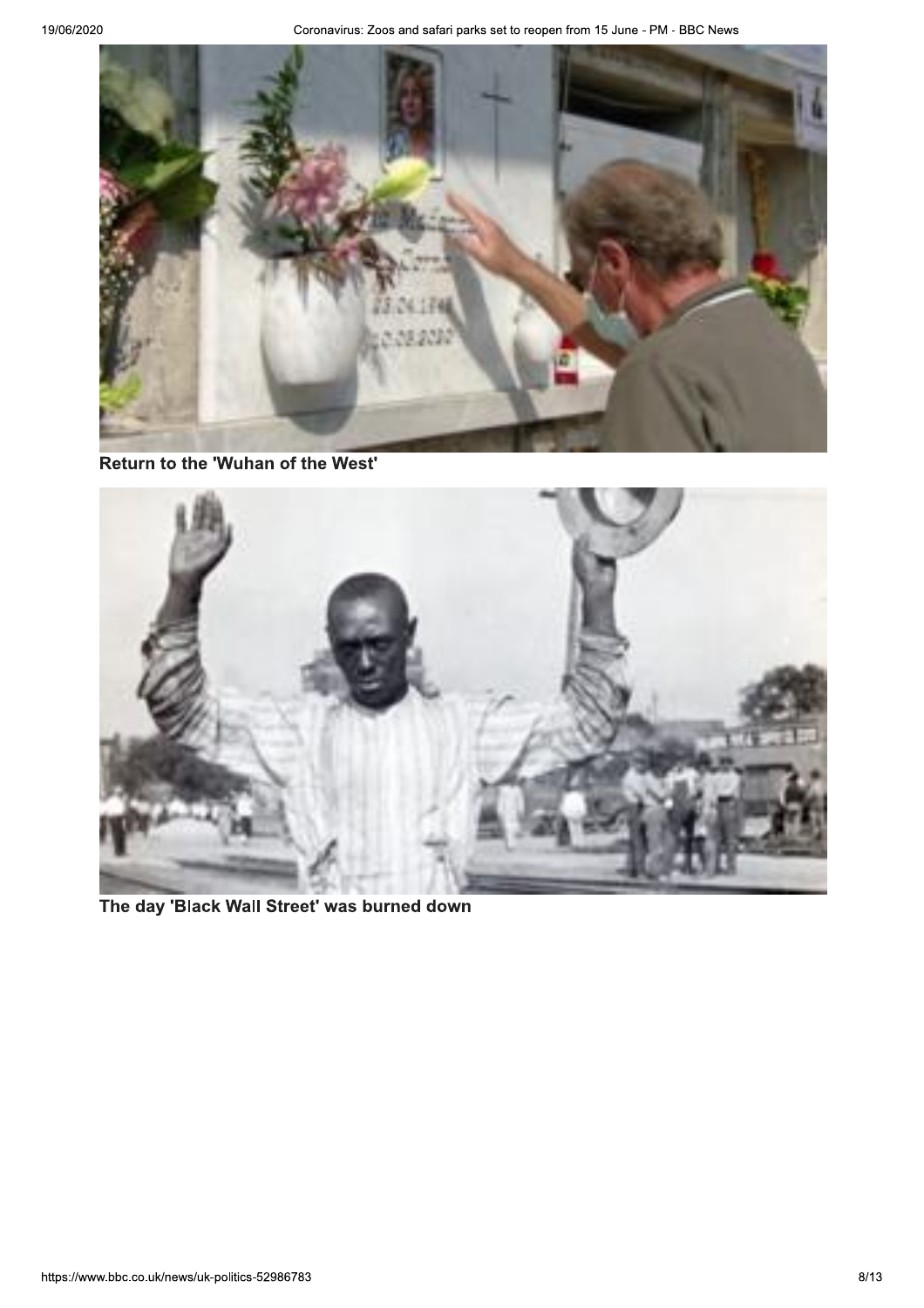

How many are really dying from coronavirus?



Quiz of the Week: What claims are in the new Trump book?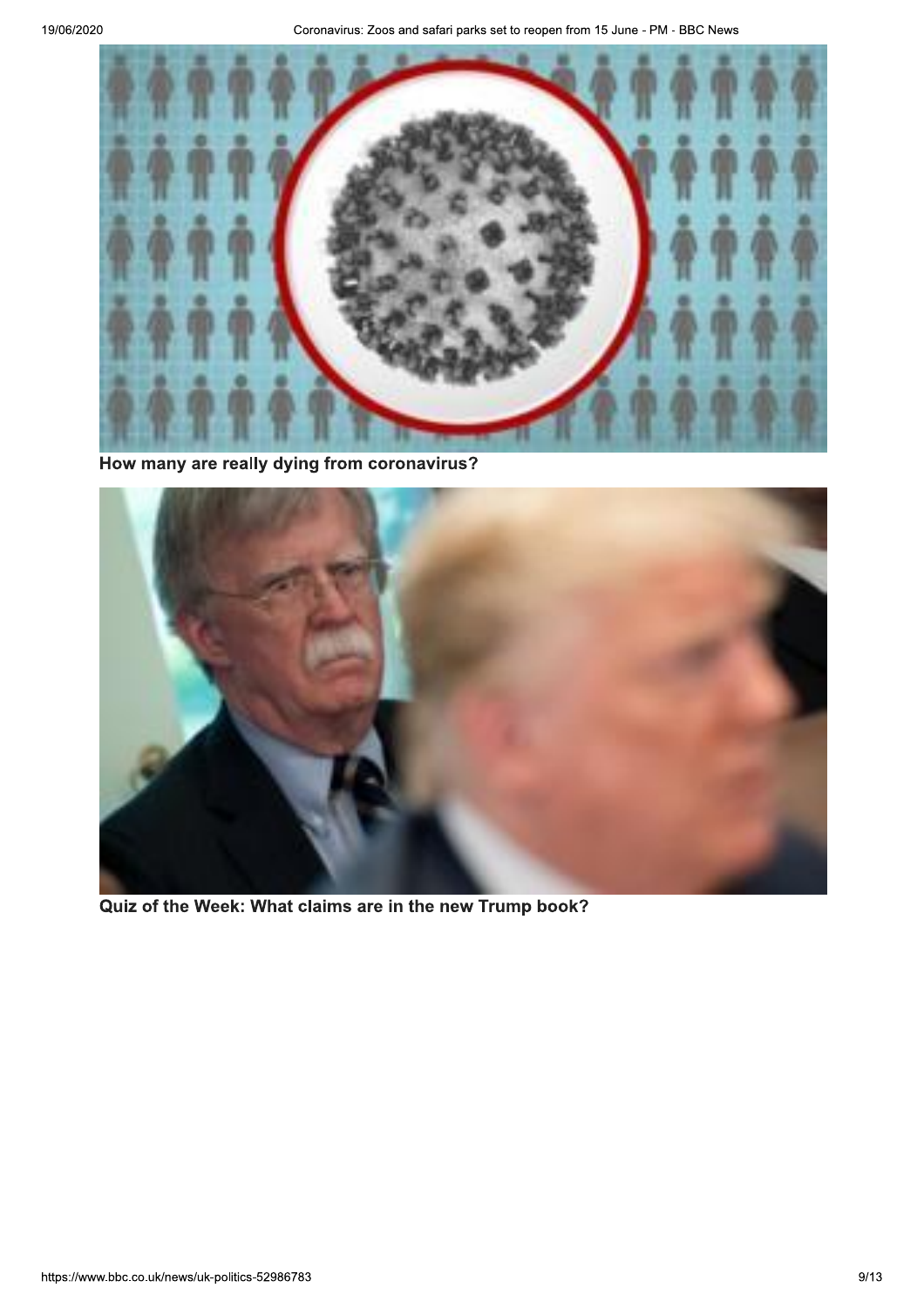

'We were accused of creating coronavirus'



Tech takeovers feed into China Cold War fears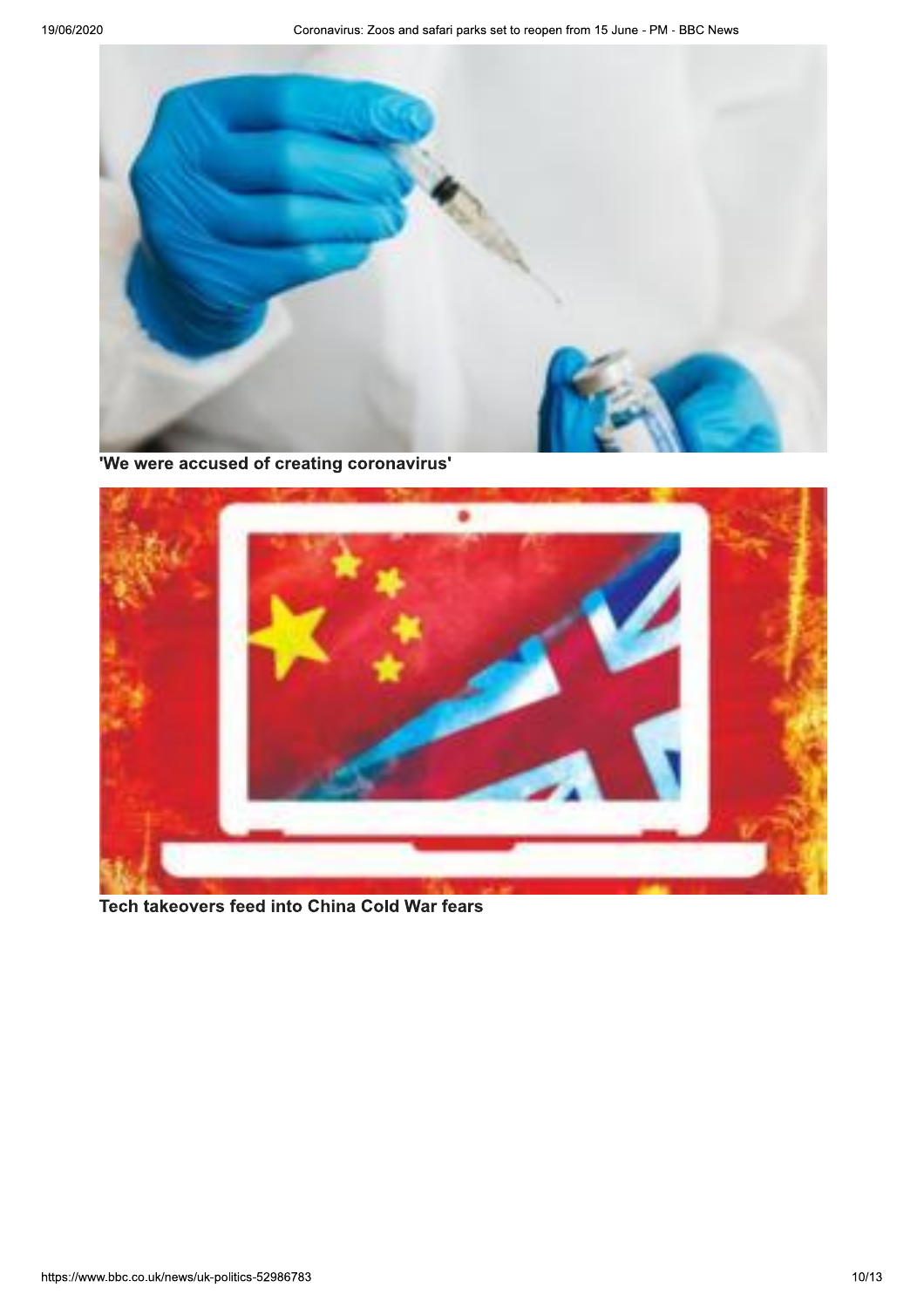Coronavirus: Zoos and safari parks set to reopen from 15 June - PM - BBC News



Where does 'taking a knee' come from?

# Elsewhere on the BBC



Easy exercises to boost strength and health Fitness trainer Adam Peacock shows you how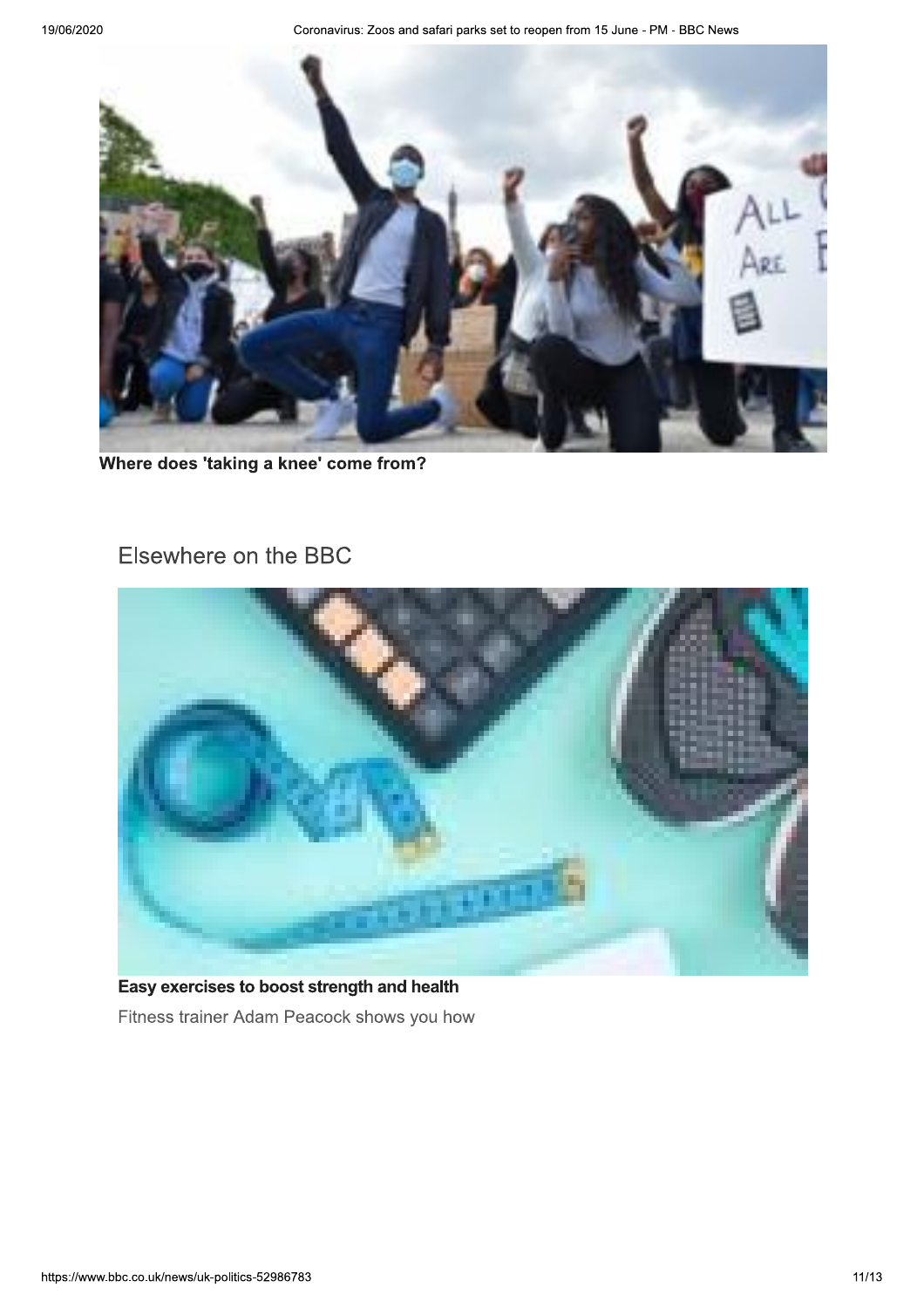

Daily news briefing direct to your inbox

Sign up for our newsletter

# **Most Read**

| Coronavirus: UK's Covid-19 alert level reduced from four to<br>three       | 1            |
|----------------------------------------------------------------------------|--------------|
| UK debt now larger than size of whole economy                              | $\mathbf{2}$ |
| Malala Yousafzai graduates from Oxford University                          | $\mathbf{3}$ |
| Twitter labels Trump tweet 'misleading media' for first time               | 4            |
| 'Into The Wild' bus removed from Alaska wilderness                         | 5            |
| Coronavirus was already in Italy by December, waste water<br>study finds   | 6            |
| Coronavirus: How does the UK's death toll compare with other<br>countries? | $\mathbf{7}$ |
| Coronavirus: Wales' travel restrictions set to end on 6 July               | 8            |
| Coronavirus: Will you really have to wait until 2021 for a new<br>bike?    | 9            |
| Coronavirus: 'Secrecy' claims over Cleckheaton outbreak                    | 10           |